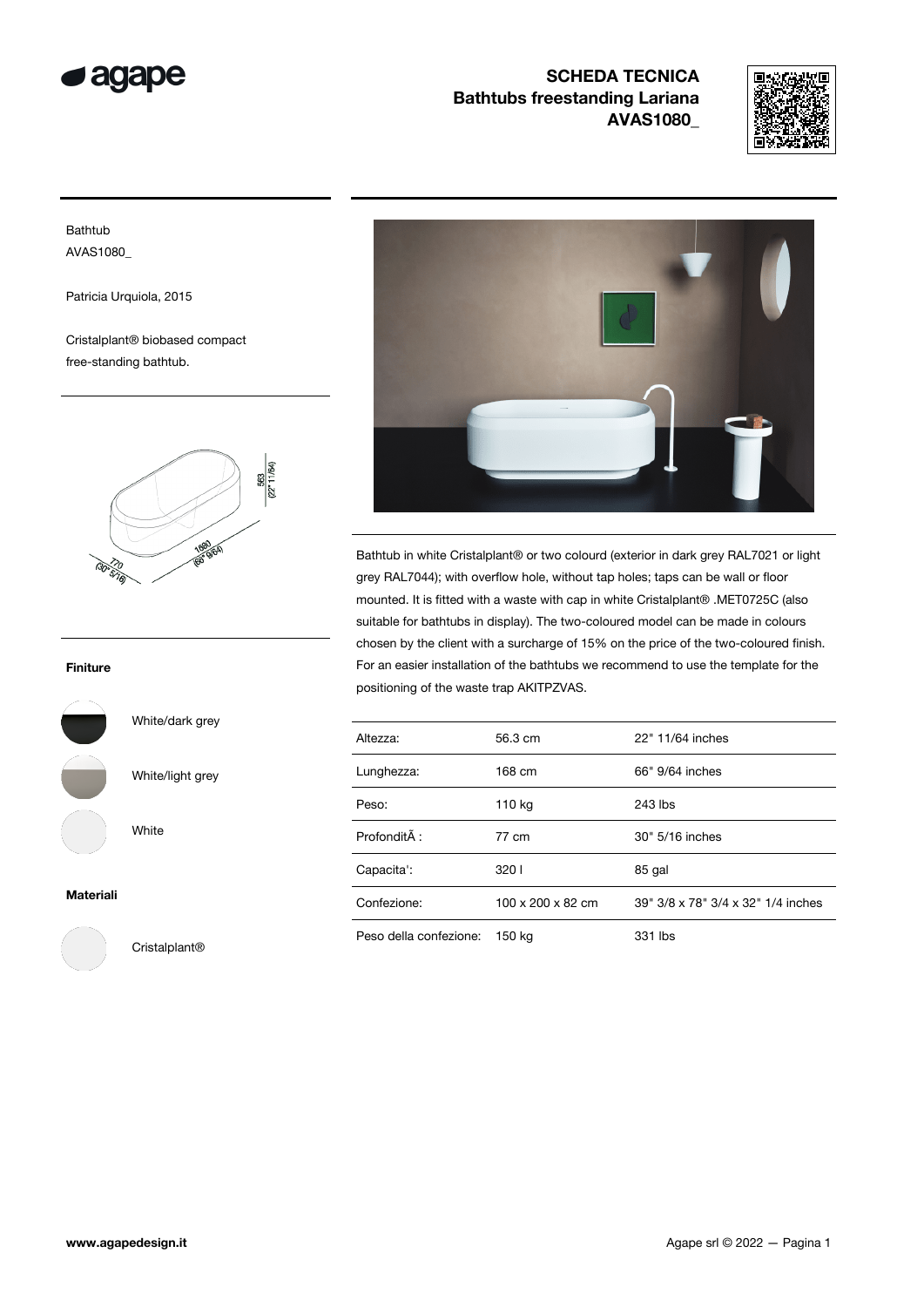



#### Dimensioni principali



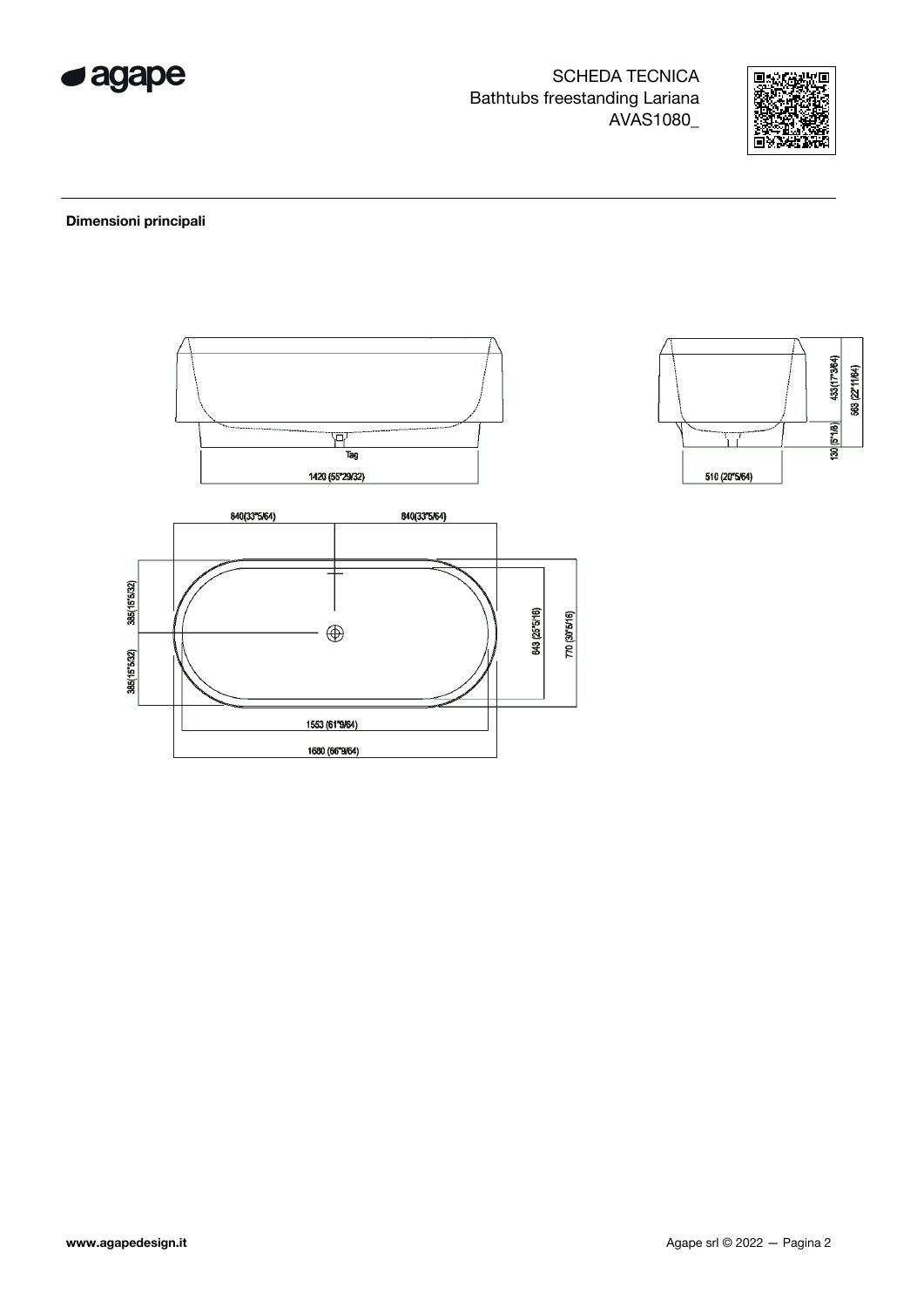



**Dimensions for recess** 

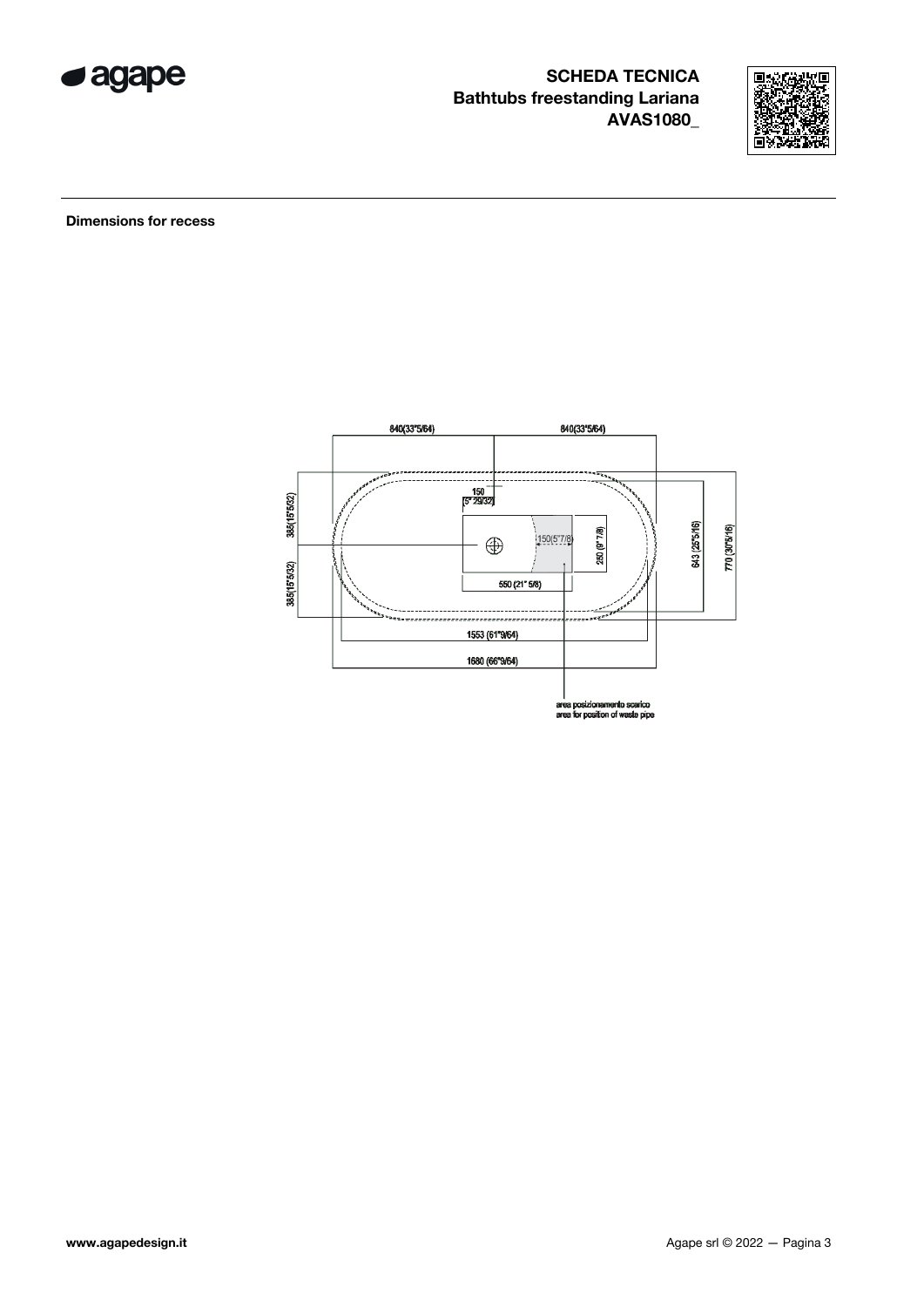



#### Dimension for wall mounted taps



inserasse gruppo / axial distance for tap<br>filo inferiore gruppo / Tap's lower edge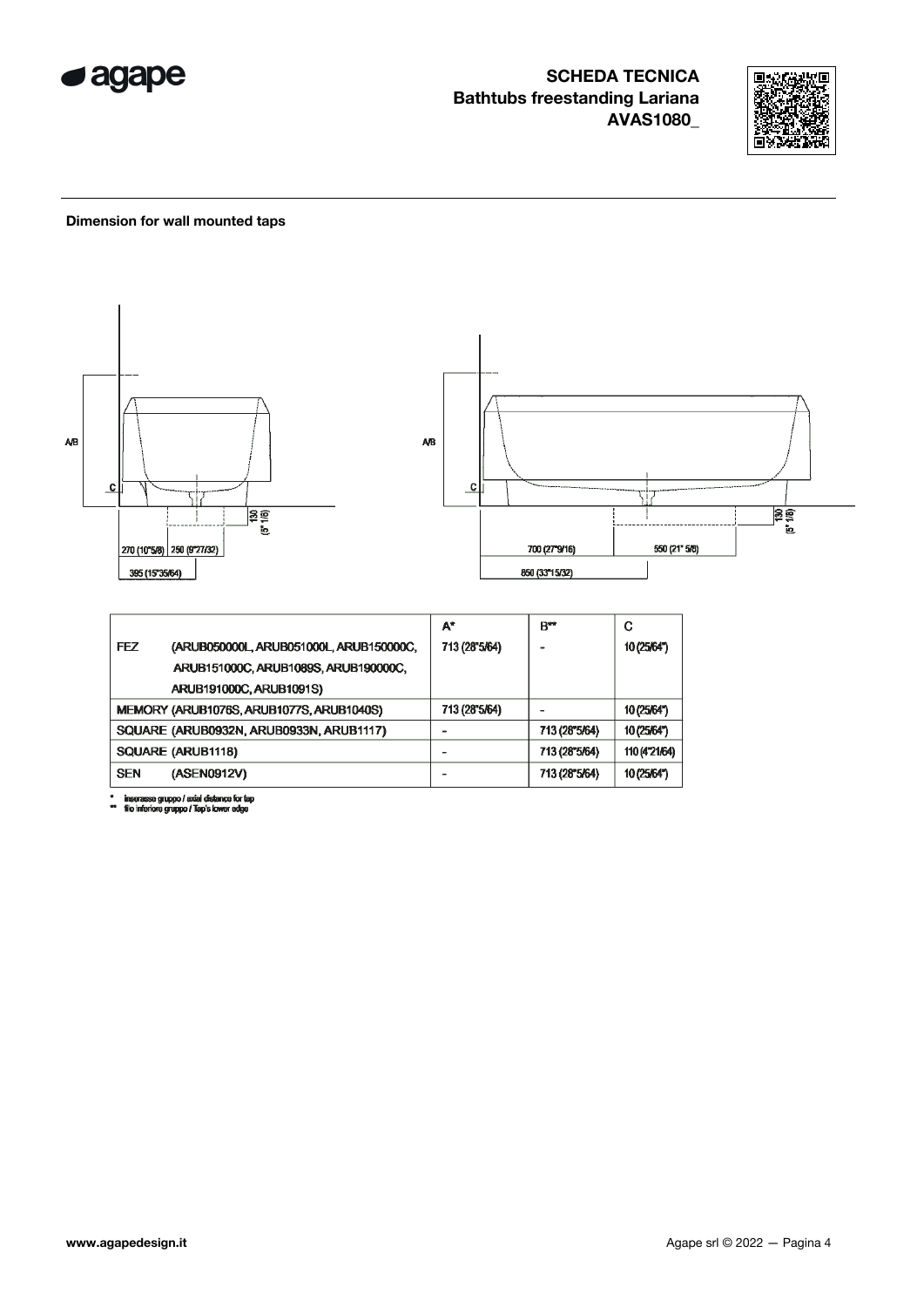



### Dimensions for freestanding spouts



|            |                                       | n          | в           |                                                                               | D |              |               |
|------------|---------------------------------------|------------|-------------|-------------------------------------------------------------------------------|---|--------------|---------------|
| <b>FEZ</b> | (ARUB140, ARUB145, ARUB170N)          | 80 (3"1/8) | 165 (6"1/2) | $ 425 (16^{n}47/64)  550 (21^{n}21/32)  855 (33^{n}21/32)  1005 (39^{n}9/16)$ |   |              |               |
|            | MEMORY (ARUB1078, ARUB1072, ARUB1033) | 80 (3"1/8) | 165(6"1/2)  | 425 (16"47/64)  550 (21"21/32)  855 (33"21/32)  1005 (39"9/16)                |   |              |               |
|            | SQUARE (ARUB0961L, ARUB0934L,         | 80 (3"1/8) | 130 (5"1/8) | 390 (15"23/64)  515 (20"9/32)   820 (32"9/32)                                 |   |              | 970 (38"3/16) |
|            | ARUB0935NL, ARUB0936NL,               |            |             |                                                                               |   |              |               |
|            | ARUB0952L, ARUB1024N,                 |            |             |                                                                               |   |              |               |
|            | <b>ARUB1112, ARUB1115)</b>            |            |             |                                                                               |   |              |               |
| <b>SEN</b> | (ASEN0911)                            | 80 (3"1/8) | 130 (5"1/8) | 390 (15"23/64)  515 (20"9/32)                                                 |   | 820(32°9/32) | 970 (38"3/16) |